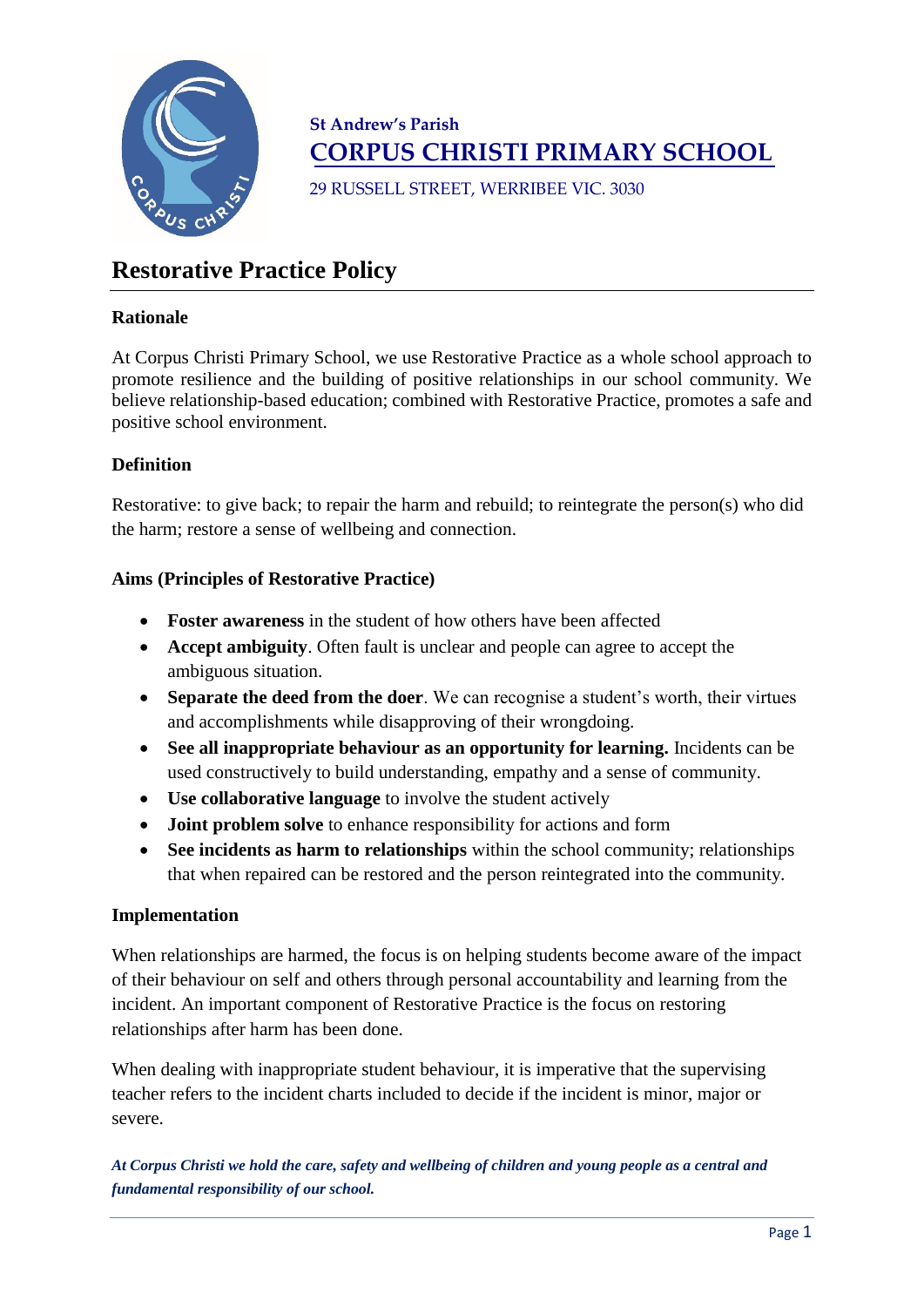Minor Incidents:

- Conflict causing slight distress
- Disagreements
- One-off exclusions
- Inappropriate language/ gestures
- Name calling

# Major incidents:

- Deliberate physical or verbal aggression
- Open defiance
- Placing others or self in physical danger
- Inappropriate communication with others (including emails and online communication)
- Continuous exclusion
- Continuous inappropriate language/ gestures
- Bullying (repeated acts of minor or major incidents)

Severe incidents (severe behaviour clause; immediate removal to school office):

- Physical fights
- Deliberately endangering safety of others
- Possession of weapons or harmful objects

# **The Restorative Process**

The Restorative Practice Process includes the use of Restorative Dialogue and Affective Questions. Restorative dialogue:

- Engages the young person with dignity
- De-escalates the behaviour
- Heightens the young person's responsibility
- Provides an opportunity for the young person to be reintegrated into the relationship and/ or community.

In situations where a student's behaviour disrupts the learning of themselves or others; or an incident occurs (as listed above), the supervising teacher will discuss the incident with students involved in the incident and any witnesses to the incident.

Teachers direct discussions using 'affective questions' that focus on the specific behaviours or incidents without blame.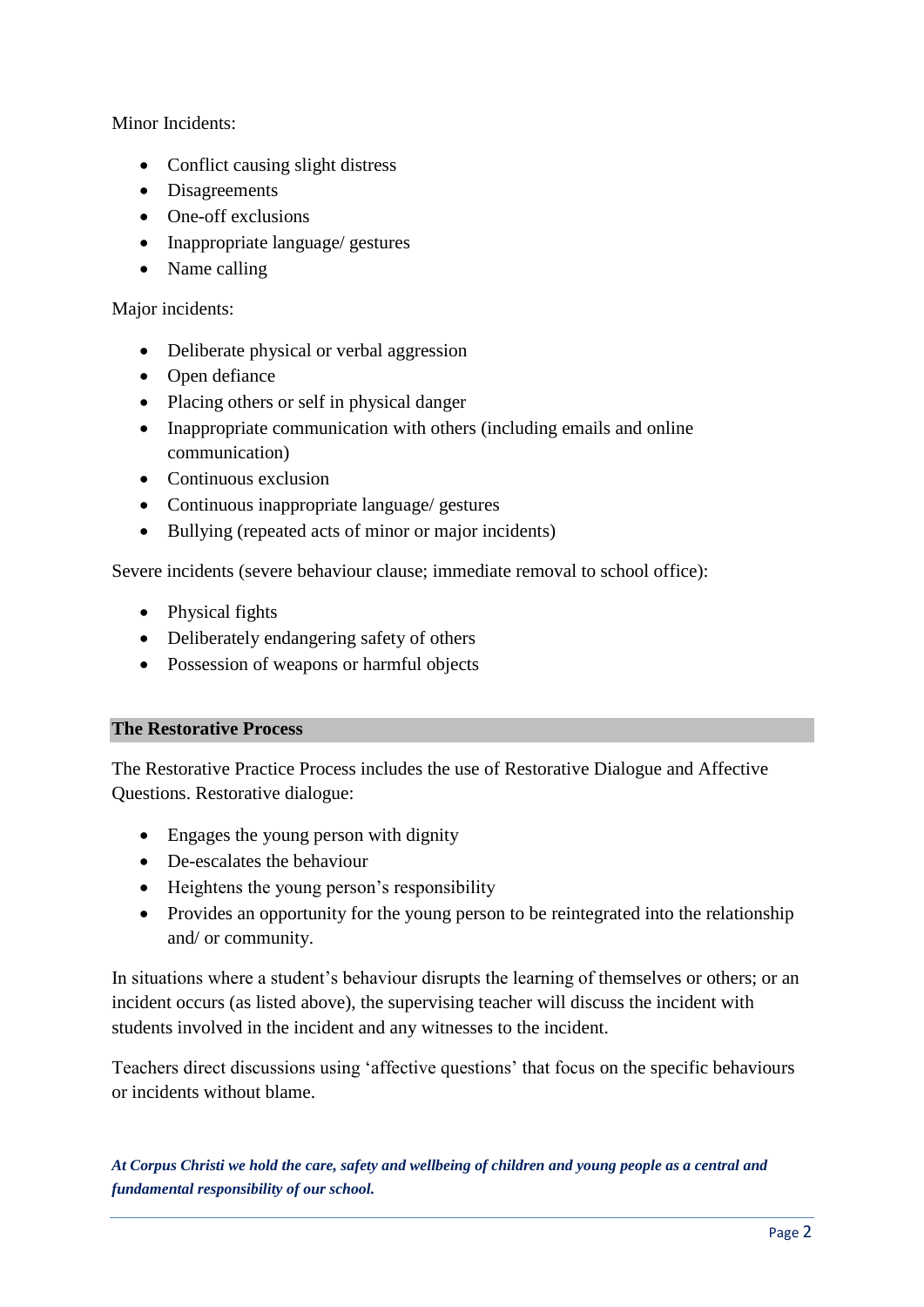## **Affective Questions**

| AFFECTIVE QUESTIONS P-2                                                                                                                                | AFFECTIVE QUESTIONS 3-6                                                                                                                                                                        |
|--------------------------------------------------------------------------------------------------------------------------------------------------------|------------------------------------------------------------------------------------------------------------------------------------------------------------------------------------------------|
| 1. What happened?<br>2. What choices did you make?<br>3. Who else did your behaviour affect<br>(upset)?<br>4. What can you do to make things<br>right? | 1. What happened?<br>2. What led to this happening?<br>3. What choices did you make?<br>4. Who else did your behaviour affect?<br>5. How were you affected?<br>6. What can you do to help make |
|                                                                                                                                                        | things right?<br>7. What can you do next time?                                                                                                                                                 |

# **Modified Behaviour Procedures**

## **Modified Behaviour Procedure for Minor Incidents**

## **ACTION 1. RESTORATIVE DIALOGUE**

If the incident is minor in nature, the supervising teacher will engage the student/s in restorative dialogue and the student/s will be informed about the consequence of future inappropriate behaviour.

## **ACTION 2. CONSEQUENCE**

If the behaviour continues, the supervising teacher will decide on an appropriate consequence. This could mean walking with the teacher on duty or being redirected to another learning or play area.

# **Modified Behaviour Procedure for Major Incidents**

# **ACTION 1. ATTEND FORMAL RESTORATIVE SESSION**

If the incident is major in nature, the supervising teacher will

- engage the student/s in restorative dialogue
- inform students about the inappropriateness of their behaviour
- give an official reminder of school expectations relevant to the issue

Students will be exited to the 'Buddy Room' for 10 minutes to fill out a Reflection Sheet. Students will return to class with a fresh start and the 10 minutes will be paid back at recess in the Restorative Room. The teacher on restorative duty will document the incident in the Restorative Folder on CC Shared and send a copy of the Reflection Sheet home to notify parents of the incident.

# **ACTION 2. ATTEND FORMAL RESTORATIVE SESSION**

If a second major incident occurs, the supervising teacher will follow Action 1 above and document in the Restorative Folder on CC Shared. The Reflection Sheet will be sent home to notify parents of second incident.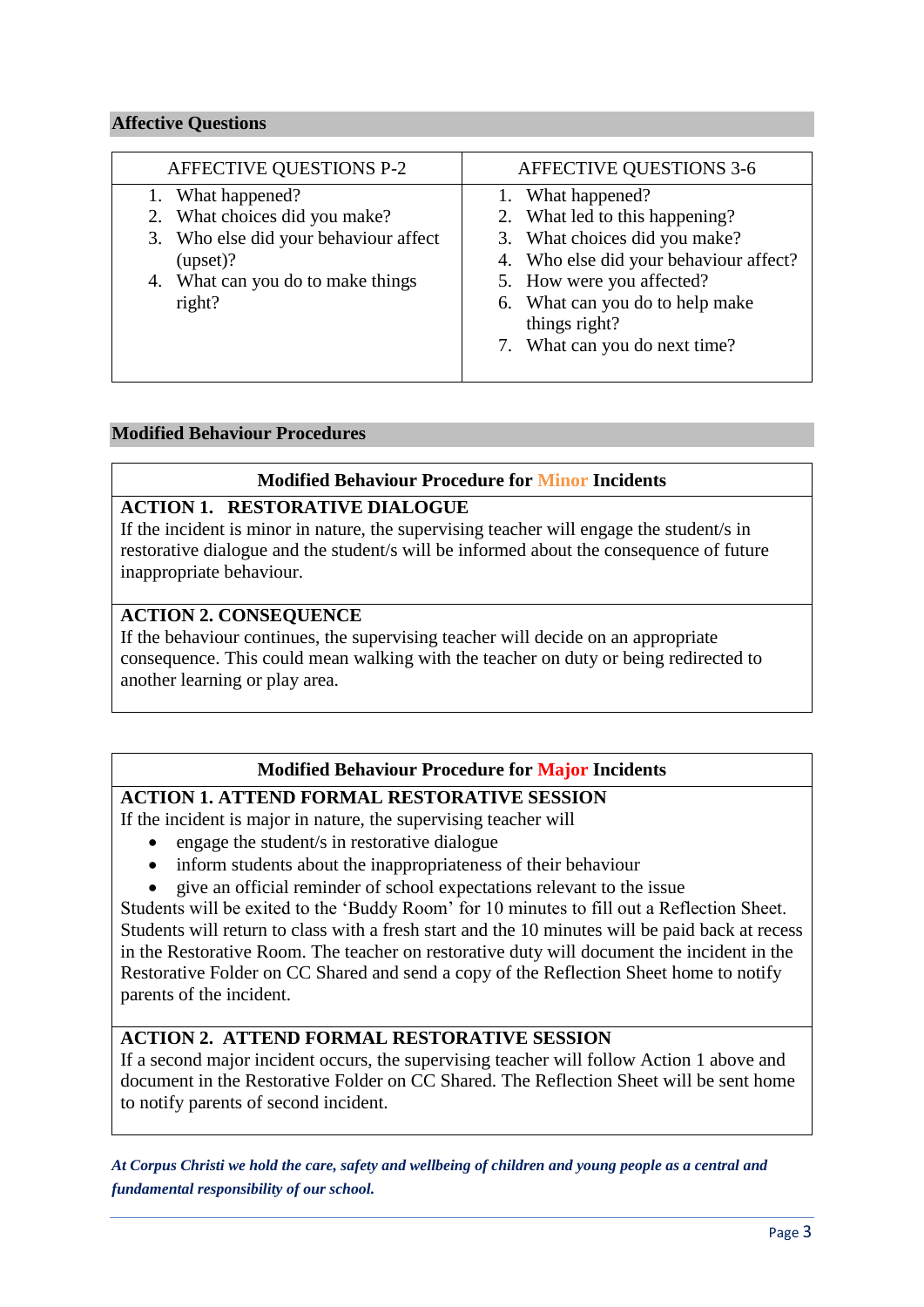# **ACTION 3. PARENT MEETING**

If the inappropriate behaviour continues, the supervising teacher will follow Action 1 above and document in the Restorative Folder. The Reflection Sheet will be sent home to notify parents of the third incident.

In addition to this, the supervising teacher, Wellbeing Leader or Deputy Principal will:

- contact parents to arrange a meeting regarding repeated student behaviour
- collaboratively develop a positive behaviour management plan to help support the student/s in learning about the behaviour concerned.

Confidential school actions to support these students may include:

- school wellbeing team support
- implementation of individual positive behaviour management plan
- learning through a social skills group led by school counsellor, wellbeing leader or teacher
- ongoing collaboration with the student/s, teacher and family through formal support meetings
- school counsellor support
- referrals to outside agencies
- Melbourne Archdiocese Catholic Schools (MACS) support

Parents of students involved will be notified of the school action **specific to their child** and we encourage families to communicate further if required. At times situations occur where a student needs ongoing support in the area of behaviour management and the school will continue to respond using Action 3 processes.

# **Modified Behaviour Procedure for Severe Behaviour Incidents**

# **ACTION 1. STUDENT IS REMOVED TO THE SCHOOL OFFICE**

If the incident is severe, and there is a high risk of danger, the supervising teacher will

- Assertively, tell the student to stop
- If appropriate, inform students about the inappropriateness of their behaviour
- Notify the student they will need to exit the space
- Contact the school office as soon as possible to inform admin and Deputy Principal that the student is being exited and brief statement of reason

Students will be exited to the school office. Depending on the circumstance, the student may walk to the office independently, or be escorted by staff. If the student does not exit voluntarily, a member of the school leadership team or other teacher may be called to remove the student, following Restrictive Intervention and child safety protocols.

# **ACTION 2. RESTORATIVE and PARENT CONTACT**

The follow up for a severe incident begins with ACTION 2 and ACTION 3 of the Procedure for Major Incidents (see above).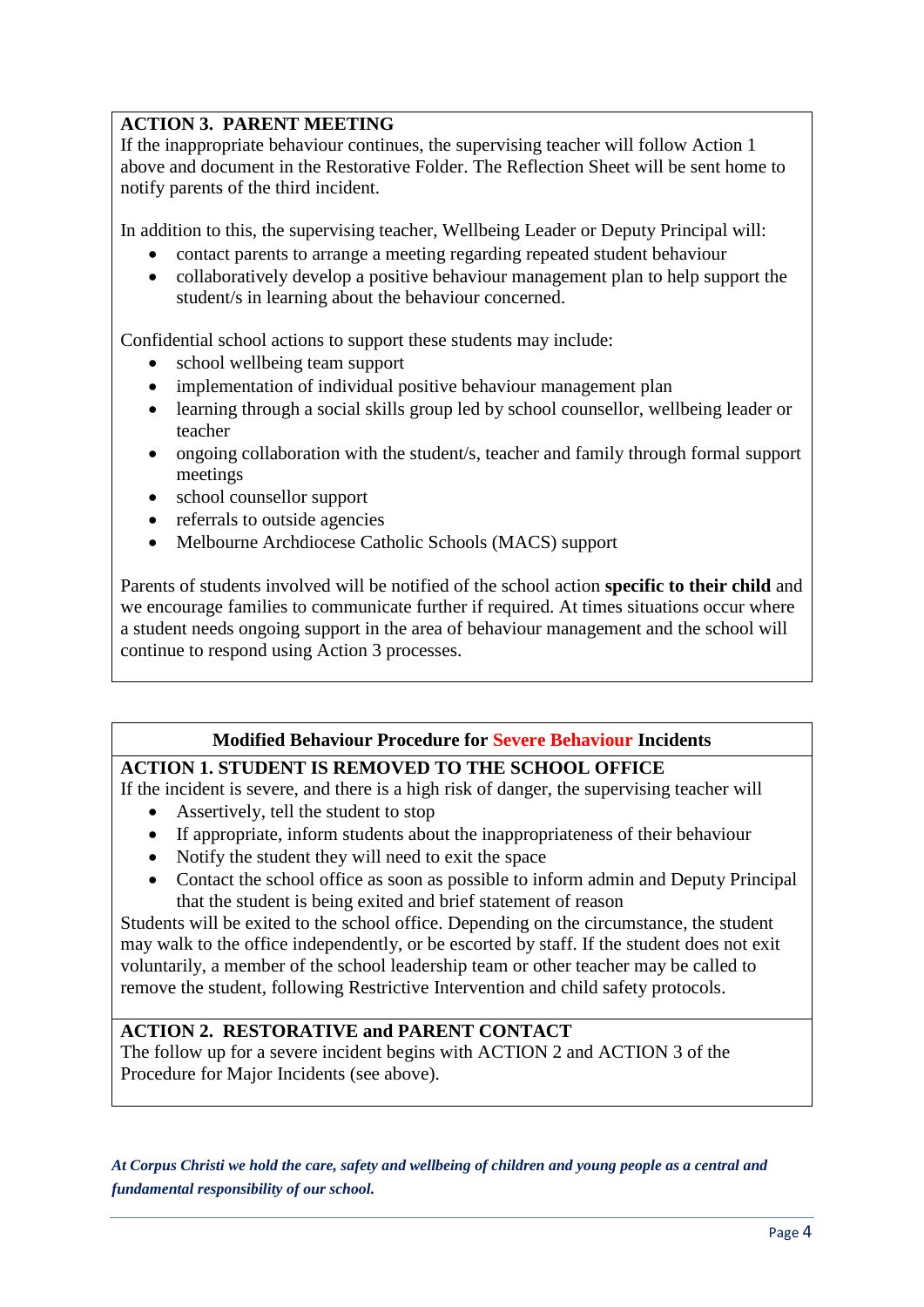# **ACTION 3. RE-ENTRY PLAN**

After meeting with the Principal and/ or Deputy Principal, the school together with the family will agree on a re-entry plan for the student.

The student will:

- Formally apologise and try to make amends for the sever behaviour displayed
- Have a personalised positive behaviour plan which outlines expected behaviours, goals, and clear rewards and consequences for behaviour
- Meet regularly with the Deputy Principal for follow up restorative conversations, monitoring and positive reinforcement of expected behaviours.

## **Support Structures**

## **Staff support:**

- All staff members will attend Restorative Practice training through regular school PLTs and via MACS when available
- The school provides regular professional learning on Restorative Practice and whole school Behaviour Management processes.
- Staff will seek assistance from the Wellbeing Leader, Deputy Principal, Learning Diversity Leader and/ or Wellbeing Team if and when required.

## **Student Support:**

- Staff will use the language of Restorative Practice to promote shared language and understanding across the school
- The school will collect data from the 'Reflection Sheets', Restorative Folder record and Yard Duty data, to monitor individual students and collective issues
- Teachers will maintain regular contact with families to support the learning, behaviour, social and emotional needs of students.

# **Related Policies:**

- Pastoral Care of Students Policy
- Student Behaviour Policy
- Anti-Bullying Policy

# **Evaluation**

This policy will be reviewed in keeping with the school cyclical review process.